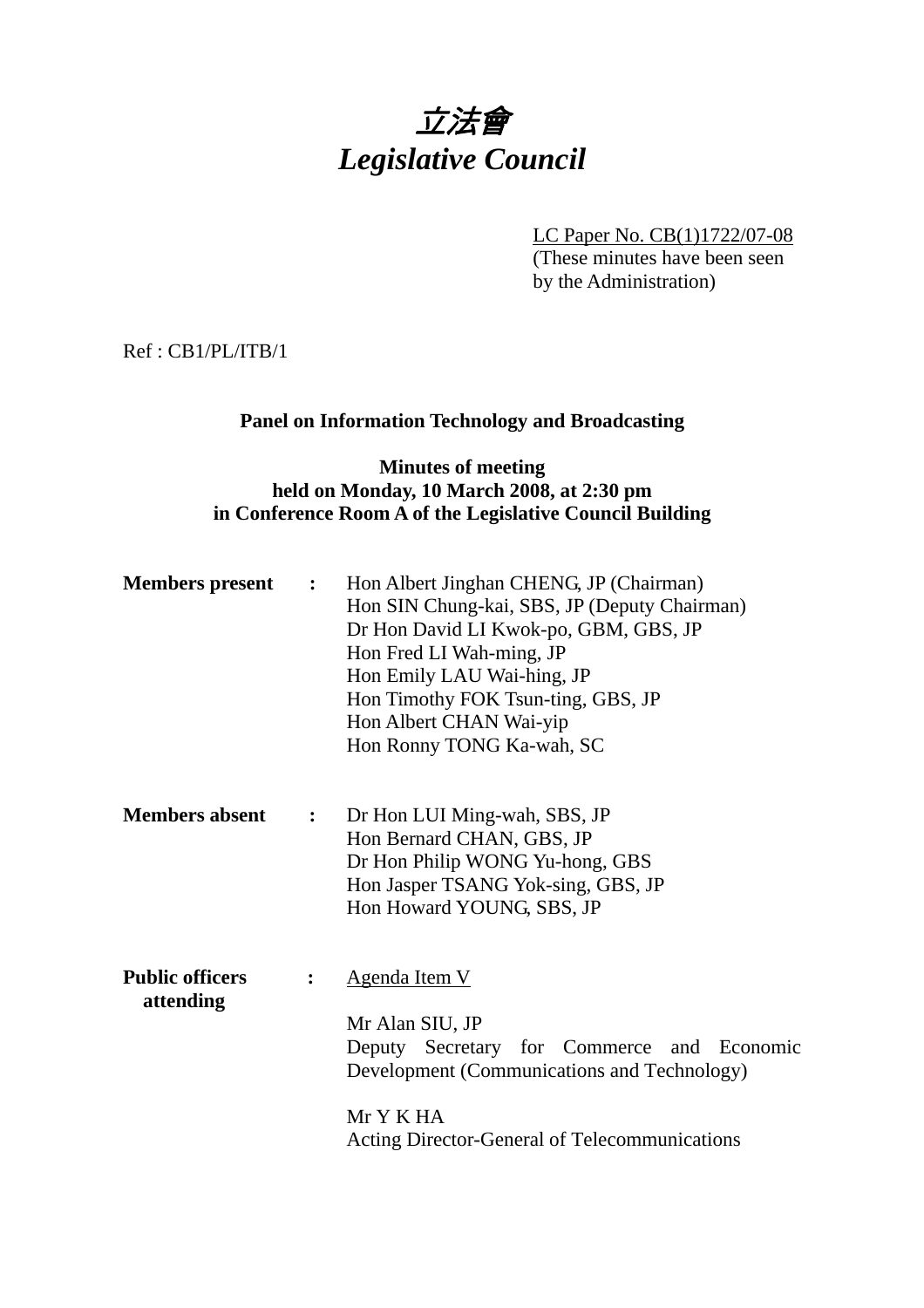|                                    |                | <u>Agenda Item VI</u>                                                                                                                                      |
|------------------------------------|----------------|------------------------------------------------------------------------------------------------------------------------------------------------------------|
|                                    |                | Mr Stephen MAK, JP<br><b>Acting Government Chief Information Officer</b>                                                                                   |
|                                    |                | Mr Dennis PANG<br>Assistant Government Chief Information<br>Officer<br>(Industry Development)<br>Office of the Government Chief Information Officer        |
|                                    |                | <b>Agenda Item VII</b>                                                                                                                                     |
|                                    |                | Mr Stephen MAK, JP<br>Acting Government Chief Information Officer                                                                                          |
|                                    |                | Mrs DO PANG Wai-yee<br>Acting Deputy Government Chief Information Officer<br>(Planning and Strategy)<br>Office of the Government Chief Information Officer |
|                                    |                | Ms Caroline FAN<br>Chief Systems Manager (E-government Policy and<br><b>Development Division</b> )<br>Office of the Government Chief Information Officer   |
| <b>Attendance by</b><br>invitation | $\ddot{\cdot}$ | <u>Agenda Item VI</u>                                                                                                                                      |
|                                    |                | Hong Kong Cyberport Management Company Limited                                                                                                             |
|                                    |                | Mr Nicholas YANG<br><b>Chief Executive Officer</b>                                                                                                         |
|                                    |                | Mr Cavan CHEUNG<br><b>Chief Financial Officer</b>                                                                                                          |
| <b>Clerk in attendance :</b>       |                | Ms YUE Tin-po<br>Chief Council Secretary (1)3                                                                                                              |
| <b>Staff in attendance</b>         | $\ddot{\cdot}$ | <b>Mr Watson CHAN</b><br>Head (Research and Library Services)                                                                                              |
|                                    |                | Mr Thomas WONG<br><b>Research Officer 4</b>                                                                                                                |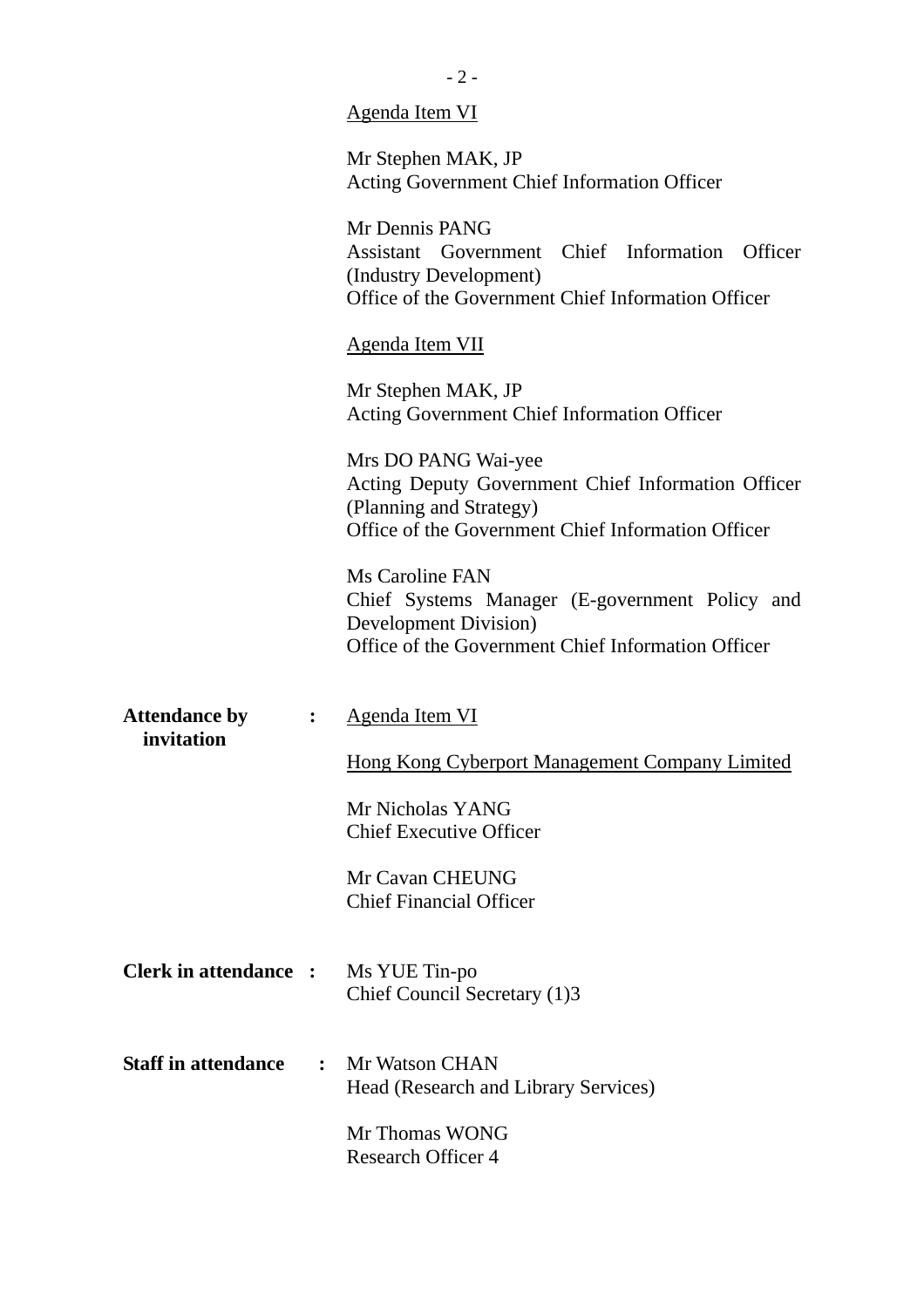Ms Annette LAM Senior Council Secretary (1)3

Ms Guy YIP Senior Council Secretary (1)5

Ms May LEUNG Legislative Assistant (1)6

**I. Confirmation of minutes of meeting**   $(LC$  Paper No.  $CB(1)943/07-08$  -- Minutes of meeting held on 14 January 2008) Action

The minutes of the meeting held on 14 January 2008 were confirmed.

### **II. Information paper issued since last meeting**

2. Members noted that no paper had been issued since the last meeting held on 29 January 2008.

### **III. Date of next meeting and items for discussion**

 $(LC$  Paper No.  $CB(1)975/07-08(01)$  -- List of outstanding items for discussion

LC Paper No.  $CB(1)975/07-08(02)$  -- List of follow-up actions)

3. Members noted that the next regular meeting would be held on 14 April 2008 from 2:30 pm to 4:30 pm to discuss the following items proposed by the Administration:

- (a) Follow-up actions on the issues relating to Internet disruptions caused by earthquake damage to undersea cables; and
- (b) Progress update on the implementation of Film Development Fund.

(*Post-meeting note*: At the instruction of the Panel Chairman, an additional item, i.e. "Issues relating to the English title of the Office of the Government Chief Information Officer" was added to the agenda for next meeting. Members were informed of the addition vide LC Paper No. CB(1)1154/07-08 issued on 31 March 2008.)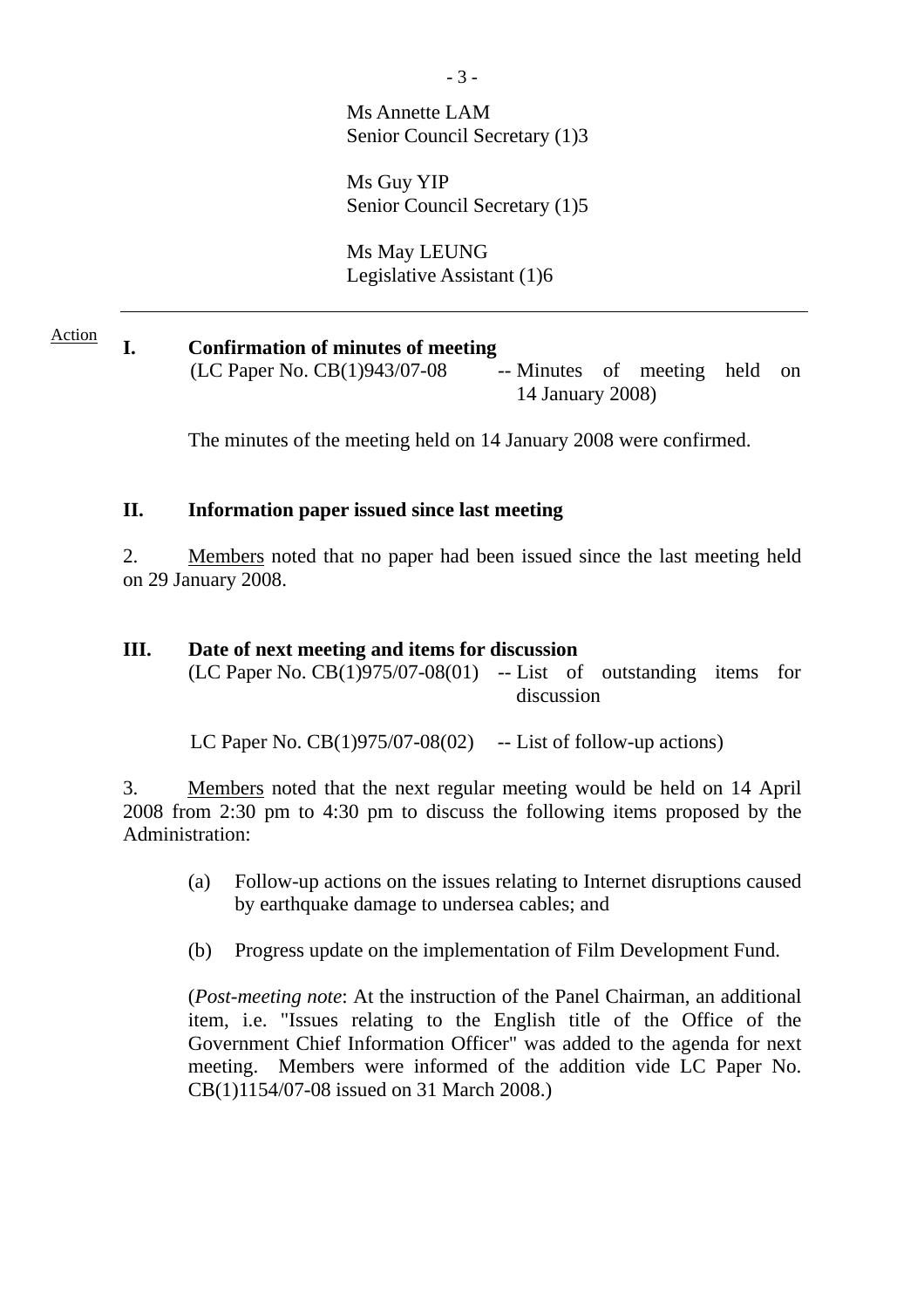## **IV. Proposed research outline on regulation of radio broadcasting services in selected places**

(LC Paper No. CB(1)975/07-08(03) -- Proposed research outline prepared by the Research and Library Services Division of the Legislative Council Secretariat)

### Briefing by the Research and Library Services Division of the Legislative Council Secretariat

4. At the invitation of the Chairman, Head of the Research and Library Services Division (H(RL)), of the Legislative Council (LegCo) Secretariat briefed members on the outline and the scope of the proposed research to be conducted on the regulation of radio broadcasting services in four selected overseas places including Canada, the United States, the United Kingdom and Australia. Members noted that the research would focus on the following aspects of regulation of radio broadcasting:

- (a) government's radio broadcasting policy;
- (b) regulatory authority of radio broadcasting services;
- (c) licensing of radio broadcasting services, including spectrum allocation and licensing fee;
- (d) efforts to promote public access channels; and
- (e) development of digital radio broadcasting.

H(RL) said that the research report would be completed and presented to the Panel in June 2008 to facilitate members' deliberation on the situation in Hong Kong.

5. Ms Emily LAU thanked the LegCo Secretariat for conducting the research and called on the Administration to share related information on hand to facilitate members' deliberation on the matter. She hoped that overseas experience would provide useful reference for members' consideration of the impact of financial capability as pre-qualification criteria on the spectrum allocation and market entry of new providers.

6. Members agreed to the proposed research outline as set out in LC Paper No. CB(1)975/07-08(03).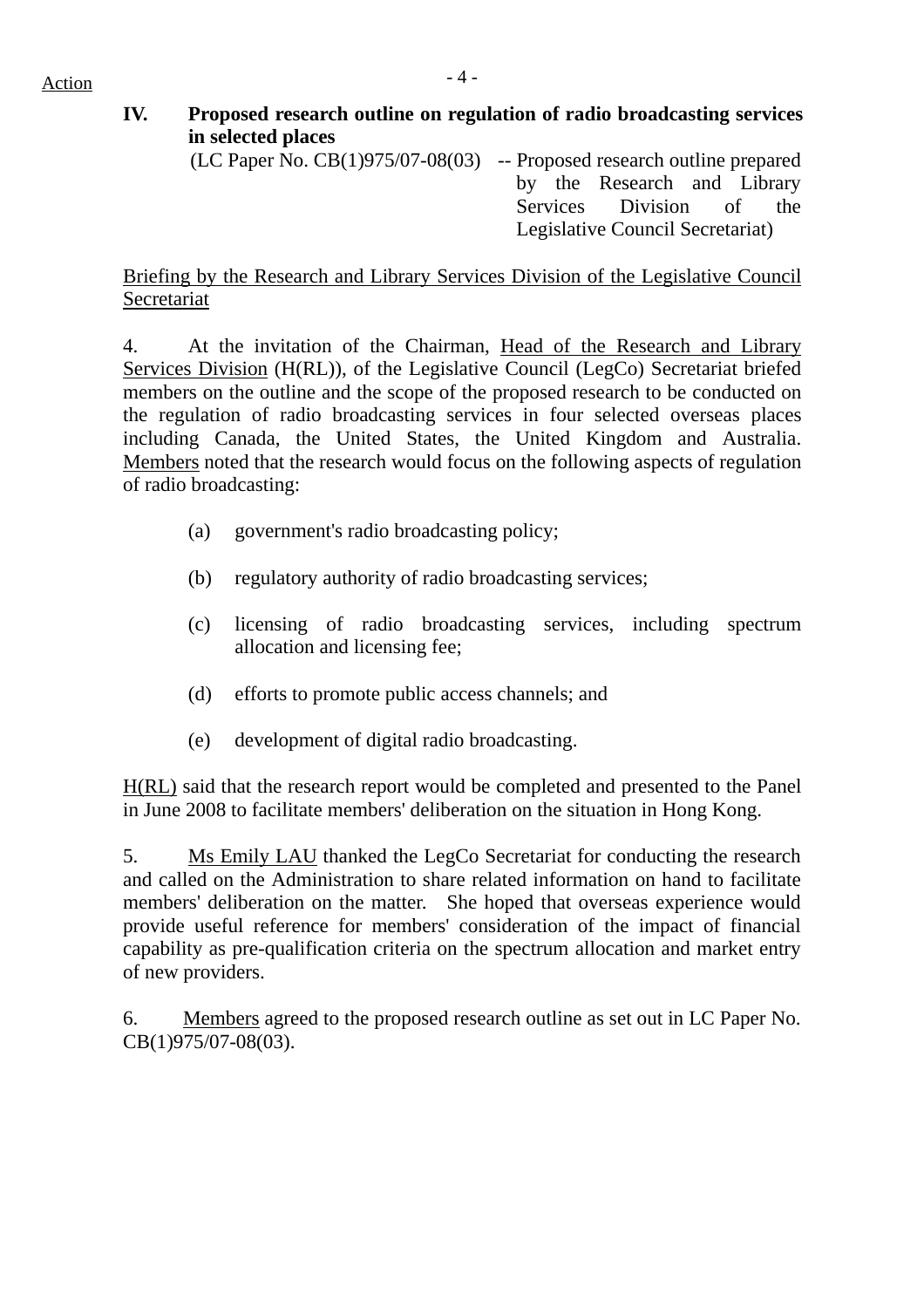| V. | Provision of consumer information in relation to residential broadband |                |                               |    |     |
|----|------------------------------------------------------------------------|----------------|-------------------------------|----|-----|
|    | use in Hong Kong                                                       |                |                               |    |     |
|    | (LC Paper No. $CB(1)975/07-08(04)$ -- Paper                            | Administration | provided                      | by | the |
|    |                                                                        |                |                               |    |     |
|    | LC Paper No. $CB(1)975/07-08(05)$ -- Extract of minutes of special     |                |                               |    |     |
|    |                                                                        |                | meeting held on 18 July 2007) |    |     |

Briefing by the Administration

7. Deputy Secretary for Commerce and Economic Development (Communications and Technology), DSCED(CT) and Acting Director-General of Telecommunications (Atg DG of T) briefed members on the initiatives undertaken by the Office of the Telecommunications Authority (OFTA) to enhance consumer information and public understanding of the available broadband services after the Panel meeting in July 2007. Atg DG of T highlighted the salient points in the following three areas:

(a) *Performance pledges published by the internet service providers (ISPs)* 

The five major broadband ISPs in Hong Kong (i.e. Hong Kong Broadband Network Limited (HKBN), Hutchison Global Communications Limited (HGC), New World Telecommunications Limited (NWT), PCCW IMS Limited (PCCW-IMS) and Hong Kong Cable Television Limited (HKCTV)), which together accounted for 97% of the market share, had reached agreement with OFTA on a set of performance pledges relating to five areas concerning network reliability, service restoration, customer hotline performance, customer complaint handling, and technical performance. The performance pledges were published by the ISPs on their respective websites. To enhance transparency, the actual performance statistics as measured against the pledges would be published for public information within one month after the end of each quarter as from April 2008.

(b) *Consumer education on Internet and computer use* 

Following discussion with relevant organizations and Government agencies, a consumer education campaign including short TV programmes and distribution of DVDs to enhance public understanding of broadband services would be launched in the second half of 2008.

(c) *Best practice Indicators* 

To improve industry practices in selling fixed-line and broadband services, Telecommunications Authority (TA) had, in a TA statement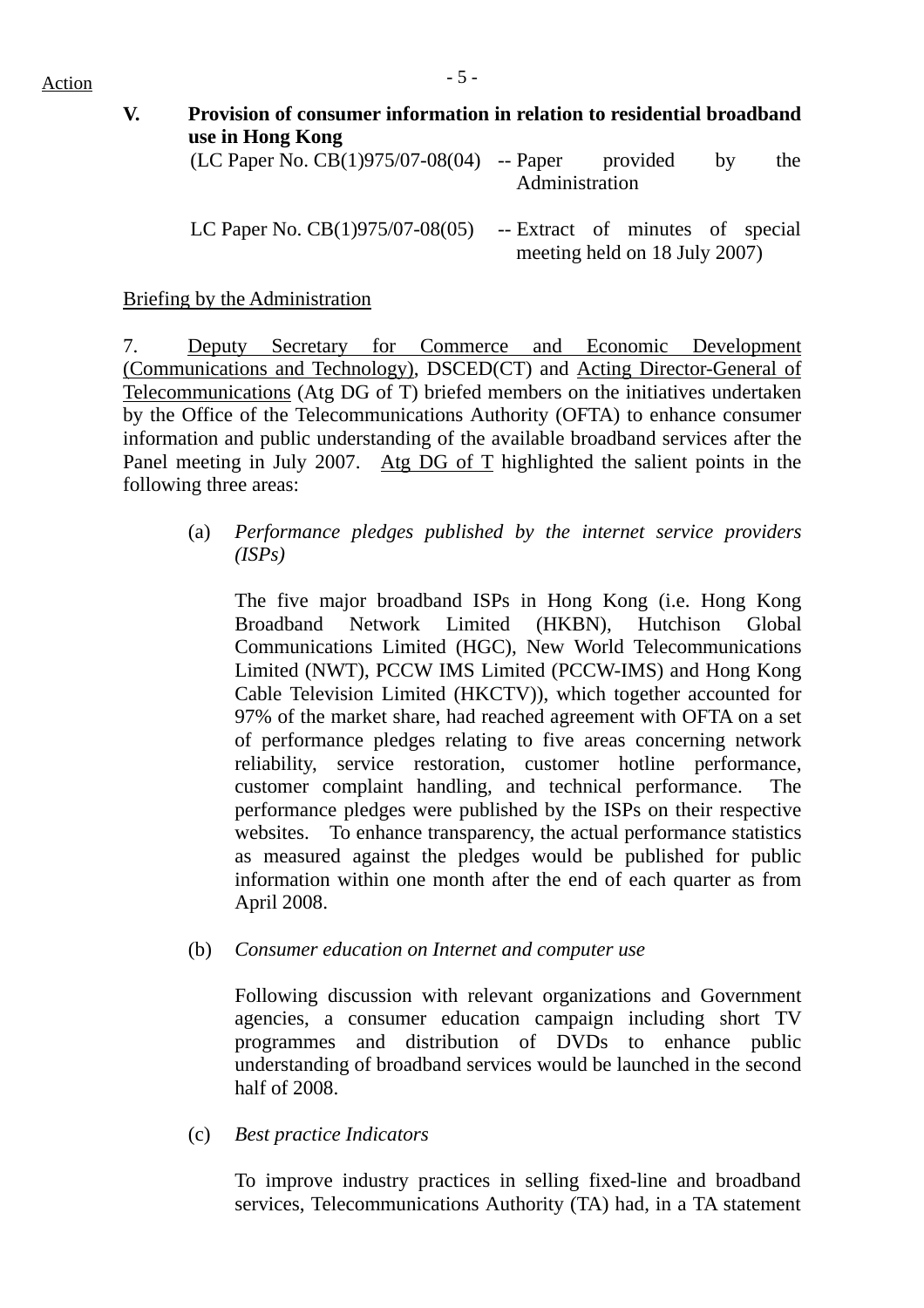published on 27 February 2008, set out five best practice indicators for ISPs to observe to prevent misleading and deceptive sales conduct. Failure to comply with the best practice indicators would constitute a breach of section 7M of the Telecommunications Ordinance (TO) (Cap. 106).

### Discussion

### *Performance pledges and best practice indicators*

8. Ms Emily LAU said that she was pleased to note the Administration's and the ISPs' initiatives in establishing performance pledges and best practice indicators, and also the quarterly release of actual performance statistics for public information to safeguard the rights and interest of consumers. She, nevertheless, was concerned that the best practice indicators and performance pledges were not service guarantees and that non-compliance with the guidelines would not attract any penalty. She sought elaboration on the measures put in place by the Administration to ensure consumer protection.

9. In response, DSCED(CT) recapped that at the Panel meeting in July 2007, a number of deputations gave the view that there were practical difficulties for the ISPs to provide 100% guarantee on some service parameters, such as service connectivity, as they had to rely on the performance of third party networks and the overall state of the Internet which were not wholly controlled by individual ISPs. He highlighted that although the performance pledges were not service guarantees, these were public commitments made by the ISPs and they would make their best efforts to ensure that the pledged service standards were achieved. Regular publication of performance pledges and actual performance statistics would enable consumers to compare the performance of individual ISP, verify whether the ISPs were meeting their pledged service standards and make informed decisions in selecting ISP. Atg DG of T supplemented that the ISPs would run the risk of breaching section 7M of the TO if the best practice indicators relating to the promotion, marketing and advertising of telecommunications services were not observed. He stressed that the Administration attached great importance to safeguarding the rights and interests of consumers and took a serious view on complaints about unscrupulous sales practices and substandard telecommunications services. He also assured members that OFTA would continue to monitor the performance of ISPs and take enforcement action as appropriate for any breaches identified during inspections or established through the complaint mechanism.

#### *Consumer education*

10. Noting that about \$1 million would be spent on consumer education programmes including the production of DVDs to educate the public about the use of computers and the Internet in home, Mr SIN Chung-kai considered that the resources could be put to better use by setting up a "call centre" with a manned hotline service to handle public enquiries and complaints. He noted that TA as an industry regulator should mainly be responsible for law enforcement and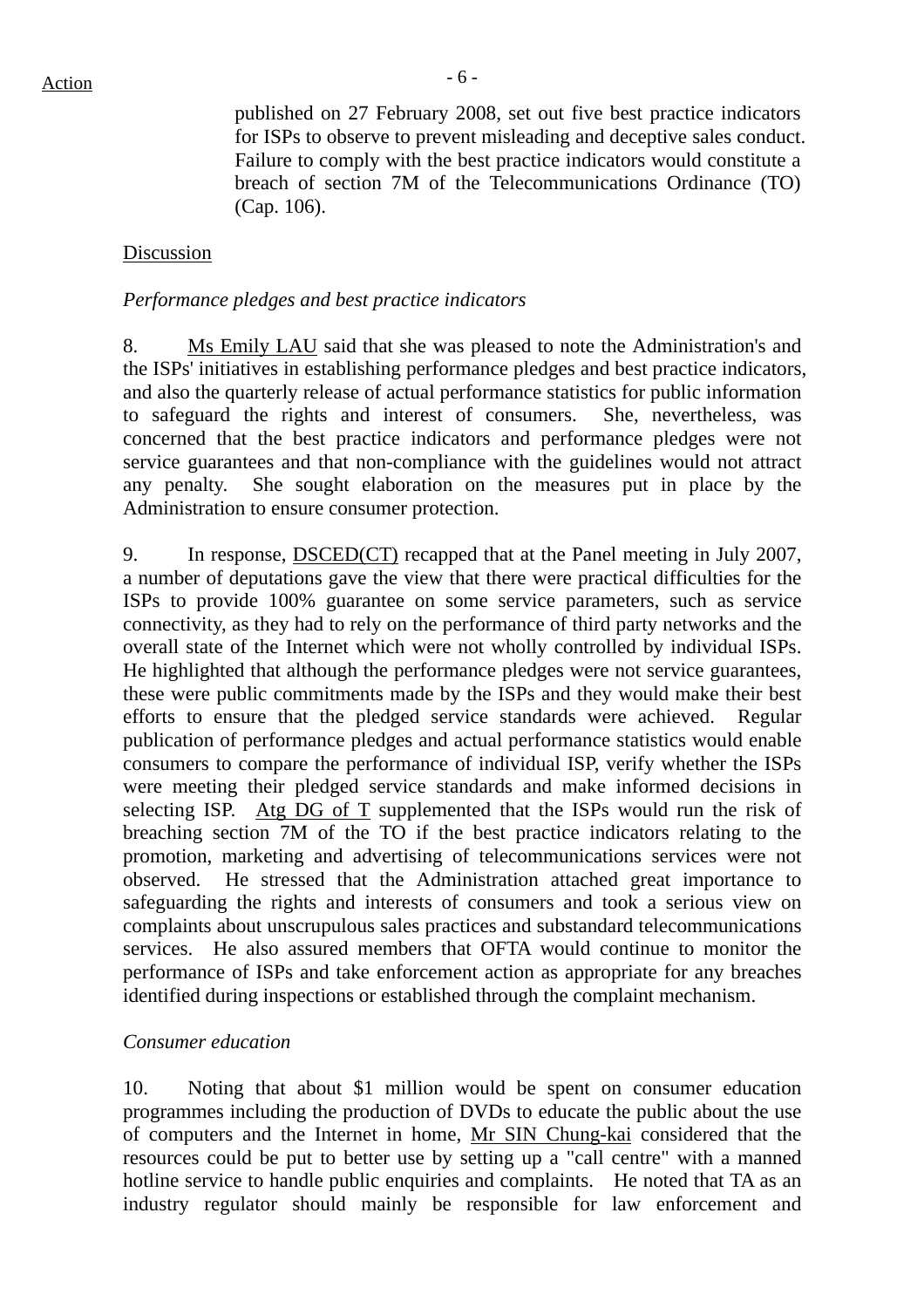Admin

investigation of breaches of TO, while the service operators' main concern was on the maintenance of service delivery. As disputes and complaints were mainly caused by consumers' lack of technical understanding, or were related to contractual disputes, service quality, and billings for which arbitration was required, it would be more cost effective for the hotline team to triage the complaints received and provide appropriate assistance, such as technical assistance, mediation service, or referral to TA.

11. Atg DG of T agreed with Mr SIN Chung-kai that a missing link in the chain of Internet service provision was that there was no designated body to handle consumer complaints arising from consumers' lack of technical knowledge, or complaints relating to contractual disputes and issues that did not fall within the scope of section 7M. Although there was no breakdown on the nature of some 3,700 complaints received by the Consumer Council (CC), the consumer survey commissioned by OFTA revealed that the majority of consumer complaints was mainly due to consumers not fully conversant with the use of computers and the Internet. As such, it was considered helpful to conduct an on-going consumer education programme in conjunction with other stakeholders including the Communications Association of Hong Kong, the Hong Kong Internet Society, and CC. Noting that some professional groups had operated a similar hotline service to help small and medium enterprises when e-trading was first introduced, DSCED(CT) undertook to study Mr SIN's suggestion with TA.

*Customer complaint settlement scheme* 

12. Ms Emily LAU enquired about the progress made in the setting up of a customer complaint settlement scheme for voluntary participation by ISPs. In response, DSCED(CT) and Atg DG of T said that OFTA was now having active discussions with various major telecommunications service operators on the details of the pilot scheme, including the procedures for handling complaint cases. An announcement would be made when the scheme was ready for implementation.

13. Ms Emily LAU welcomed the pilot customer dispute settlement scheme which she hoped could be launched as soon as practicable. Noting that CC had received some 3,700 Internet related consumer complaints at the end of 2007, Ms LAU said that the high complaint figure gave no cause for complacency. She called on the Administration to closely monitor the situation to see if the various improvement measures could help reduce the number of complaints. In the event that self-regulation by the industry proved to be ineffective, the Government should consider alternative regulatory measures.

14. DSCED(CT) replied that as indicated by the Secretary for Commerce and Economic Development in his reply to a question raised by Hon James TO at the LegCo meeting held on 5 March 2008, the Administration would continue to monitor the market situation, review the effectiveness of various initiatives, and consider different measures to protect the rights and interests of consumers. To reinforce consumer protection, OFTA had recommended to include a condition in the future unified carrier licence requiring licensees to comply with any codes of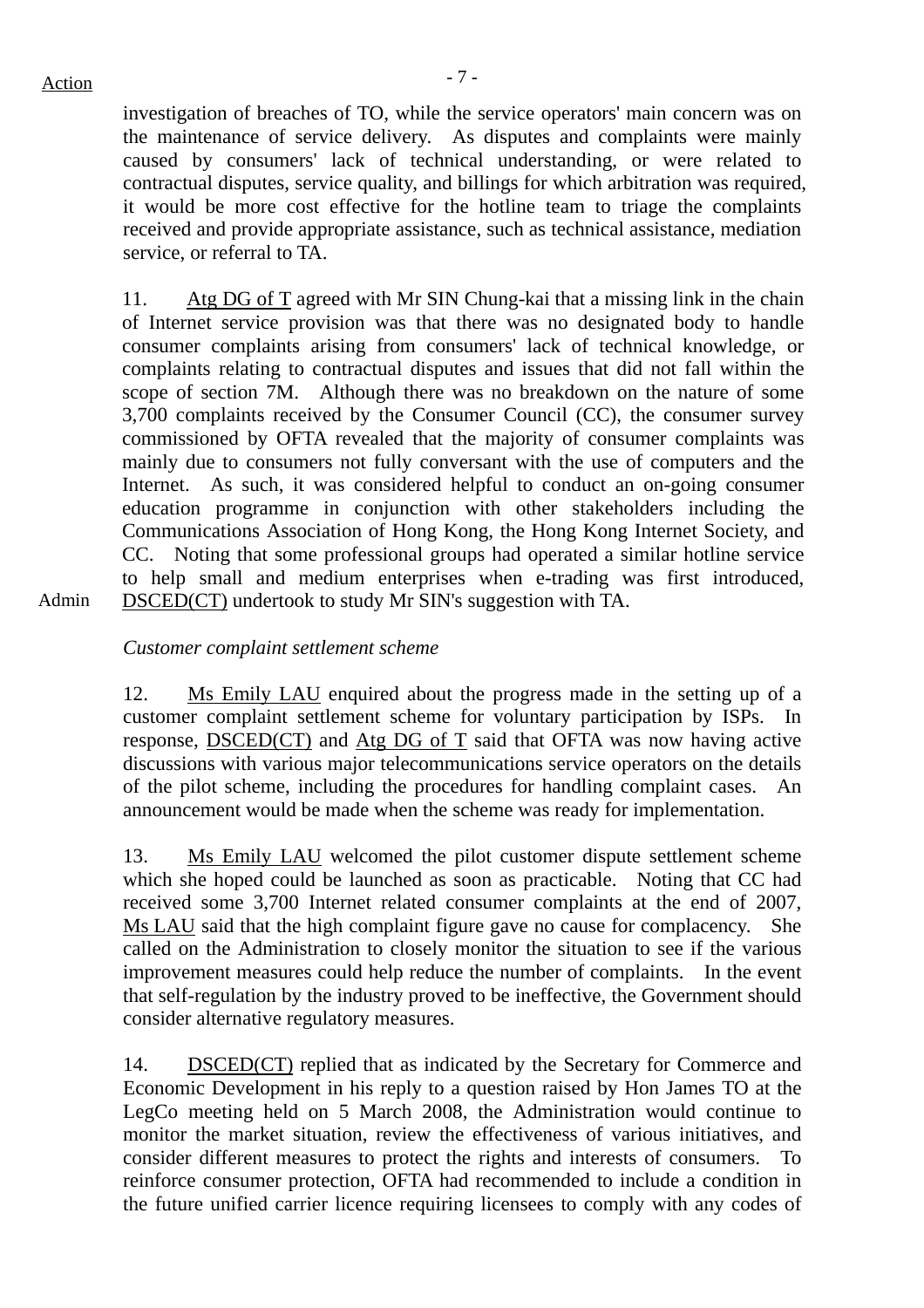practice or guidelines that the TA might issue for the purpose of protecting and promoting the interests of consumers for telecommunications goods and services. He believed that the new condition could provide a regulatory framework to deal with contractual disputes over telecommunications services. Pointing out that the number of complaints was trending down from 4,000 in 2006 to about 3,000 in 2007, he said that in the event that various service improvement measures, consumer education programmes and self-regulatory measures adopted by the industry failed to improve the complaint situation, the Government would consider other appropriate regulatory measures.

15. In response to Ms Emily LAU's enquiry on the composition, powers, and mechanism of the proposed settlement scheme, DSCED(CT) and Atg DG of T explained that disputes between consumers and service operators that could not be satisfactorily resolved would be brought to the committee for arbitration. The voluntary pilot scheme involving interested telecommunications operators and independent third party arbitrators who provided free professional service would be put on trial for a period of 12 months, after which a review would be made to assess the effectiveness of the scheme.

16. Noting that no professional fees would be charged by the participating arbitrators during the piloting period, Ms Emily LAU raised concern about future funding of the scheme if it was to operate on a long-term basis. In response, Atg DG of T advised that in overseas jurisdictions, fees would be levied on service operators based on the number of consumer disputes arbitrated. DSCED(CT) highlighted that the first priority and the current focus was to get the pilot scheme started as soon as practicable. The Administration would then review and fine-tune the arbitration mechanism and deliberate on the funding arrangements in the light of operational experience and on the basis of the number of complaints handled and the workload during the trial period.

17. Ms Emily LAU opined that the Administration should consider the funding arrangements as early as practicable when assessing the feasibility and cost-effectiveness of maintaining the dispute settlement scheme on a long-term basis. Service operators should be informed early if they were required to pay for the arbitration service after the trial period. In this connection, the Chairman suggested that consideration be given to increasing the licence fee to finance the scheme or the "call-centre" suggested by Mr SIN Chung-kai. In reply, DSCED(CT) and Atg DG of T said that fee increase was a sensitive issue that had to be handled carefully. They noted members' concerns in this regard and undertook to give due consideration to future funding arrangements of the scheme.

Admin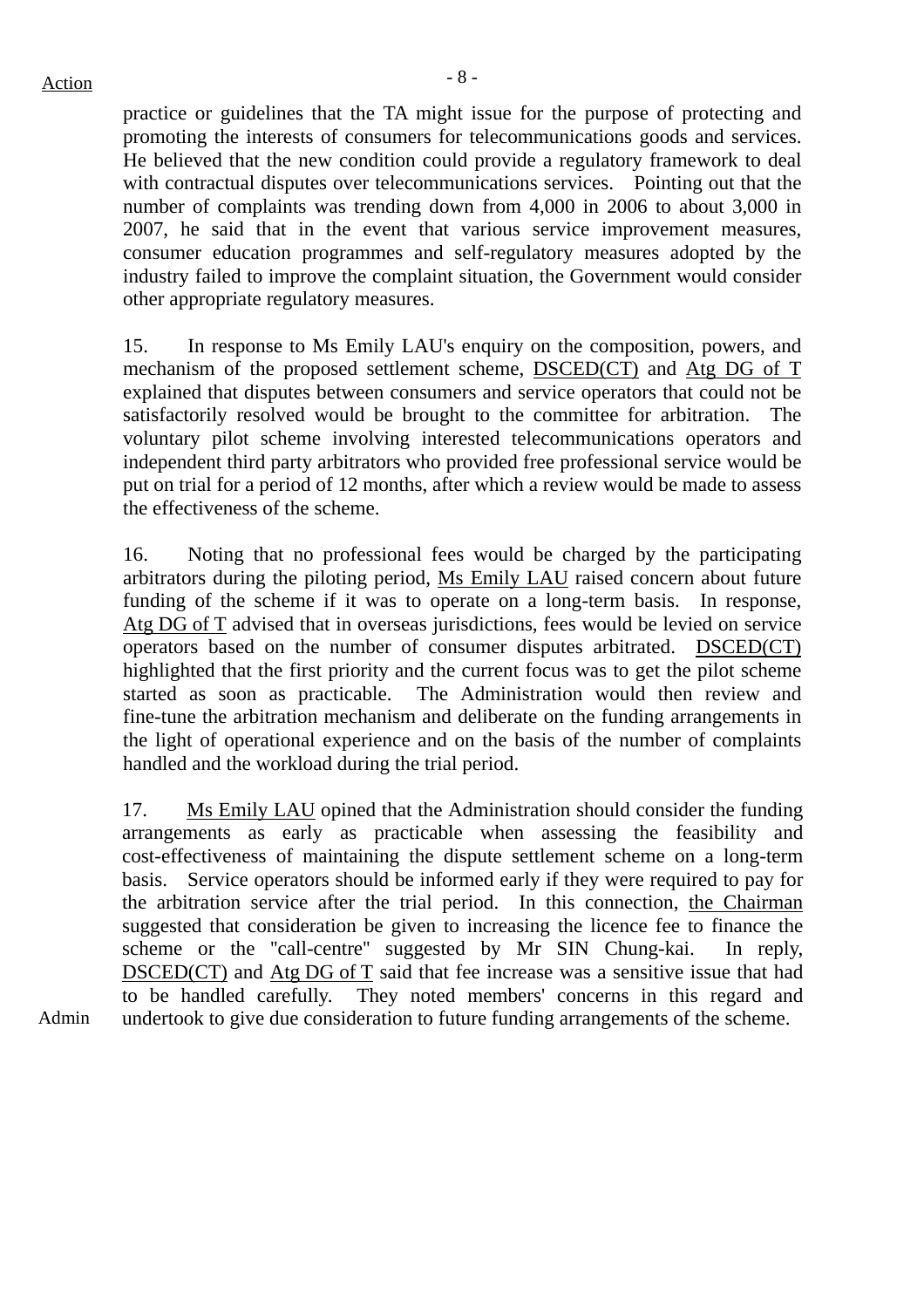| VI. | <b>Report on the Cyberport project</b><br>(LC Paper No. CB $(1)975/07-08(06)$ -- Paper | Administration                                                          | provided | hv | the |
|-----|----------------------------------------------------------------------------------------|-------------------------------------------------------------------------|----------|----|-----|
|     | LC Paper No. $CB(1)975/07-08(07)$                                                      | -- Background brief prepared by the<br>Legislative Council Secretariat) |          |    |     |

Presentation by the Administration

18. At the invitation of the Chairman, Acting Government Chief Information Officer (Atg GCIO) updated members on the financial performance of the Cyberport Companies as reported in the audited accounts for the financial year ended 31 March 2007 (the 2006-2007 Accounts) as well as the progress made in achieving the public missions of the Cyberport Project (the Project) since its last report to the Panel in March 2007.

19. Atg GCIO advised that the 2006-2007 Accounts were the third full-year report on the Project's financial performance since the completion of the Cyberport Portion of the Project in June 2004. On the financial performance of the Project, there was a significant increase in the operating revenue to \$263 million for the year ended March 2007, as compared to \$188 million in 2005-2006 and \$136 million in 2004-2005. The operating profit before financial costs, tax and depreciation and excluding the Project income from the ancillary development was \$36 million in 2006-2007, while an operating losses of \$17 million and \$77 million was recorded in 2005-2006 and 2004-2005 respectively. The improvement in the operating profit was due to increases in rental and management fee income as well as contribution from the hotel operation. It was anticipated that significant growth in operating profit before the Project income would be reported in 2007-2008. The Project income from the ancillary development was \$3,615 million in 2006-2007 and further Project income was expected up to 2009-2010.

20. On the leasing position, Atg GCIO advised that at the end of January 2008, 64 corporate tenants occupied 86.8% of the lettable office space, compared to an occupancy rate of 73.5% and 54.3% at end January 2007 and at end January 2006 respectively. As regards the Cyberport Arcade, 84.8% of the lettable retail space had been let or occupied by 31 retail outlets by end January 2008, as compared to 84% and 27 outlets in January 2007.

21. On the public missions performance of the Cyberport Portion, Atg GCIO remarked that in general, Cyberport had successfully established an image as Hong Kong's information technology (IT) flagship and a regional hub for digital entertainment. This was reflected by the number of visits by high-ranking delegations from overseas countries and the mainland, including ministerial level visits. Between March 2007 and January 2008, Cyberport received more than 130 delegations from over 20 countries and the Mainland. He highlighted that the Administration and the Cyberport management would continue to make the best endeavour to achieve the public missions set for the Cyberport.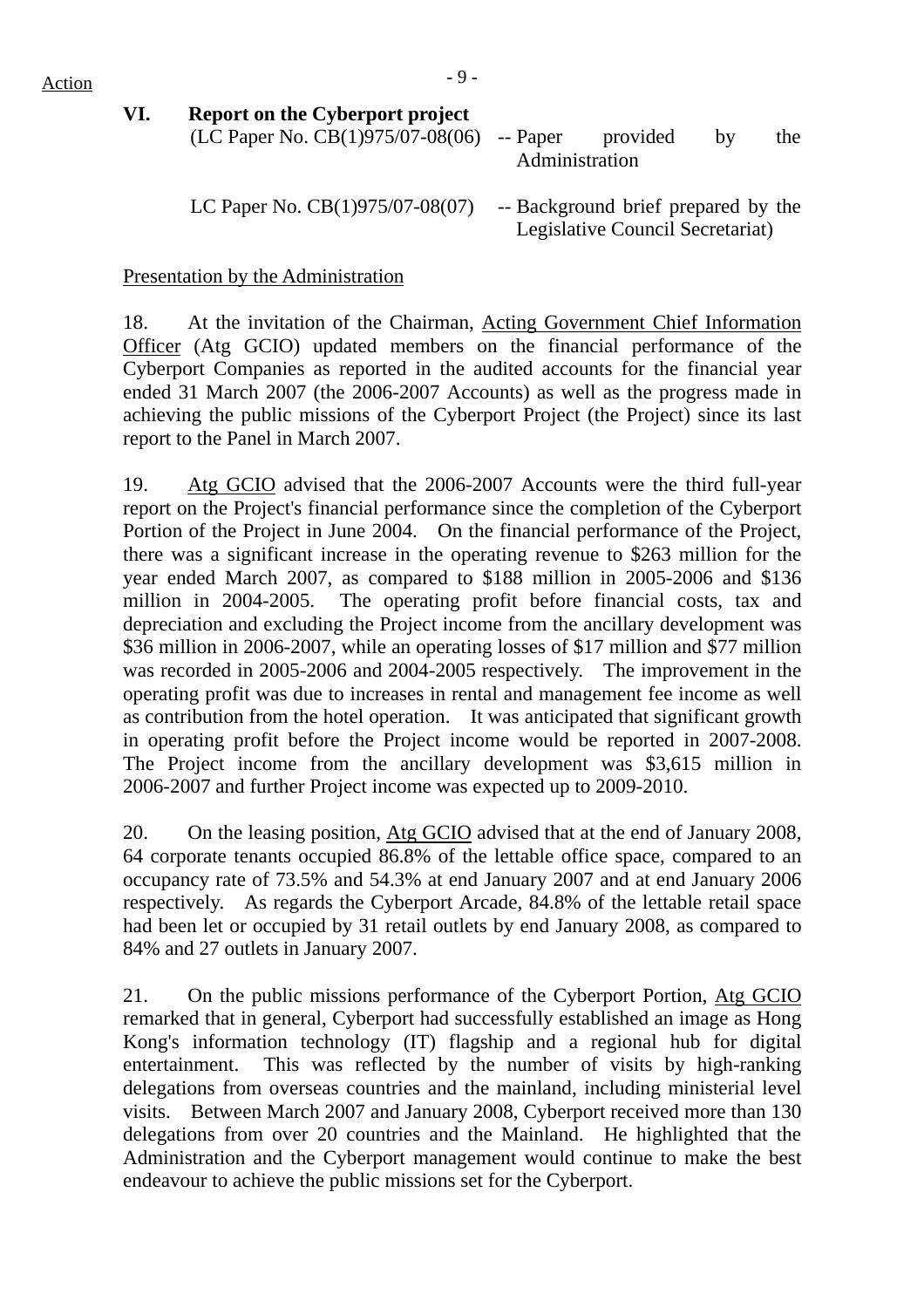Admin

### Discussion

### *Public missions*

22. Ms Emily LAU expressed regret that since the completion of the Cyberport Portion of the Project in June 2004, the Cyberport had not made much progress in achieving its public missions in terms of developing a regional centre of excellence in IT, and creating a strategic cluster of quality IT and IT-related companies for developing Hong Kong into a leading digital city in the region.

23. Atg GCIO and the Chief Executive Officer of the Hong Kong Cyberport Management Company Limited (CEO/HKCMCL) said that Cyberport had to a certain extent, achieved the public missions. This was reflected in the coverage by leading overseas magazines and media; visits by delegations from similar IT set-ups in the Mainland and overseas; and cooperation agreements and exchanges made between Cyberport and local, Mainland or overseas organizations. These included exchanges made with Korea (Digital Media City); Singapore (Fusionopolis); Malaysia (Multimedia Super Corridor) and the Mainland (Suzhou International Science Park).

24. While noting that Cyberport was featured eight times in overseas media and had received more than 130 delegations from over 20 countries and the Mainland between March 2007 and January 2008, Ms Emily LAU and the Chairman opined that the number of visits by overseas delegations and overseas media coverage could not be taken as indications of Cyberport's achievement in meeting its public missions. They sought details on the ranking of the Cyberport, if any, among the world's leading IT institutions or similar projects. The Administration and HKCMCL agreed to provide relevant information after the meeting. Atg GCIO and CEO/HKCMCL stressed that the management would continue to strengthen its efforts in achieving the public missions and to deliver tangible results in the years to come.

Admin 25. In response to Ms Emily LAU, CEO/HKCMCL and Atg GCIO advised that while some delegations were invited by the Government, others visited the Cyberport on their own initiative. The Administration and HKCMCL agreed to provide details of the delegations from overseas and the Mainland visiting Cyberport since March 2007, and the breakdown of the number of persons/delegations who visited Cyberport at the invitation of the Government.

### *Leasing of Cyberport office and arcade*

26. Referring to Cyberport's public mission of creating a strategic cluster of quality IT and IT-related companies critical to the development of Hong Kong into a leading digital city in the region, Ms Emily LAU was disappointed that Cyberport did not seem to be well sought after by IT or IT-related companies. She expressed concern that only 86.8% of the lettable office space and 84.8% of the lettable retail space in the Cyberport Arcade were occupied, and sought explanation on the relatively low occupancy rate.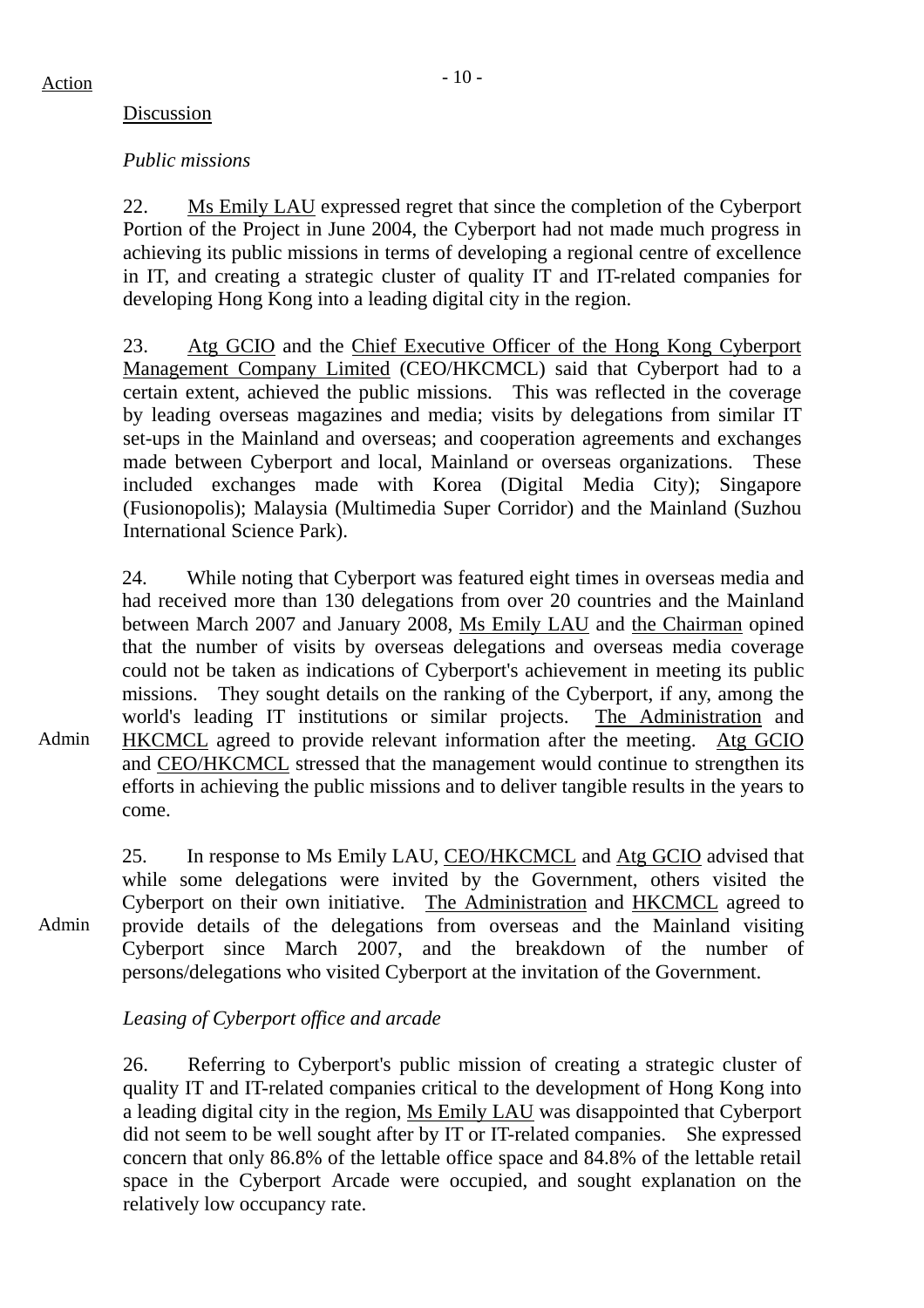27. CEO/HKCMCL pointed out that there was a steady increase in the occupancy rate of Cyberport office from 73.5% as at end January 2007 to 86.8% as of end January 2008. He advised that about 20% of the 64 corporate tenants were new business start-ups which on average had a high failure rate of 80%. Taking into account the letting policy that only those meeting the criteria in support of Cyberport's public mission would be admitted as tenants, and the average high failure rate of those new start-up tenants, the overall occupancy rate was close to 90%. As regards the leasing of the Cyberport Arcade, CEO/HKCMCL said that there were constraints in the Cyberport Arcade, particularly at its initial stage of operation, when consumer and visitor traffic was low because of its relatively inconvenient location and inadequate public transport. He assured members that apart from reliance on the Anchor-Tenant to help attract quality tenants, the Cyberport Management would continue to make the best efforts to increase visitor traffic during weekends and holidays, in order to attract retail merchants to set up business and retail outlets in the Arcade. It was hoped that the occupancy rate of 84.8% could be increased to 90% in the years to come. Ms Emily LAU enquired whether favourable leasing terms and incentives in the form of rent-free period had been offered to tenants. CEO/HKCMCL responded that all lettings were based on prudent commercial principles and in line with normal commercial practice and prevailing market conditions. For new tenancy agreements, tenants would be given rent-free periods only during the fitting out period.

28. Referring to the long waiting list for office space in the Central despite its high rental and the long queue for public housing estates, the Chairman noted that while only 86.8% of the Cyberport office was occupied, there was no waiting list for the remaining lettable office space. He enquired whether this reflected an over-supply of office space in the Cyberport.

29. In reply, CEO/HKCMCL highlighted the limitations posed by the letting policy of restricting tenancies to IT or IT-related companies. He pointed out that since 80% to 90% of the lettable space had been rented out, it might be difficult to identify prospective tenants who would find the remaining office space suitable for their needs.

30. The Chairman sought explanation as to why there were no retail shops for IT software in the Cyberport Arcade which was currently occupied by a notable number of companies running wedding businesses and real estate companies. CEO/HKCMCL and Atg GCIO explained that although there was no IT software retail outlets in the Arcade, a number of IT software companies had taken up office premises in the Cyberport. Moreover, there was a need to provide and maintain a balanced mix of facilities to meet some of the basic needs of the working population, visitors and residents at the Cyberport.

### *Seminars and forums held in Cyberport*

31. Mr SIN Chung-kai said that he was given to understand that Mrs Regina Ip would speak at a seminar to be held in Cyberport premises in March 2008 and that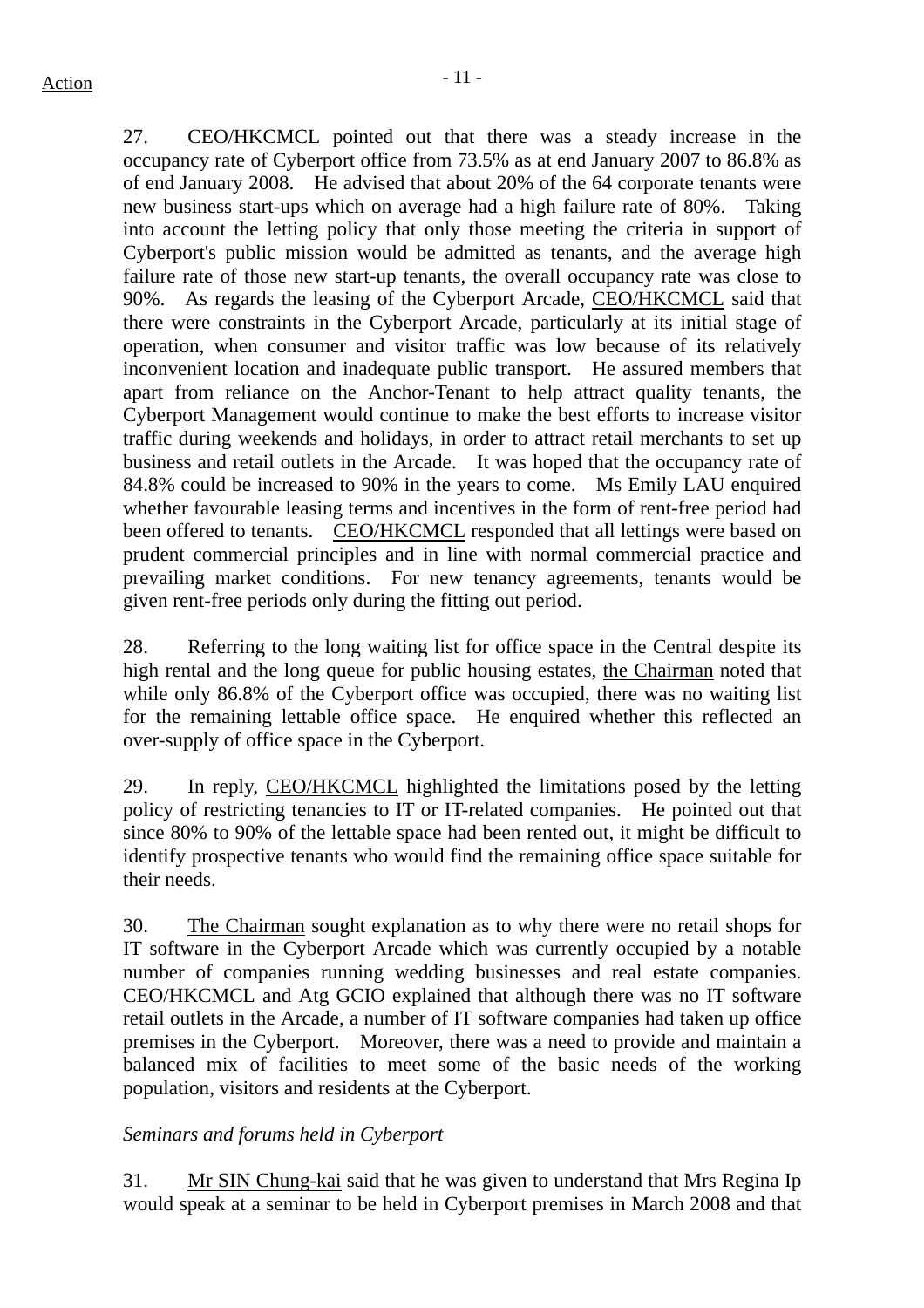a quarter-page advertisement was carried in the newspapers to publicize the event. In view of Mrs Regina Ip's declared intention to run for the LegCo election in September 2008, Mr SIN was concerned whether the Cyberport Management was in a way involved in sponsoring Mrs Ip's election campaign. In this connection, he sought clarification on the role and involvement of the Cyberport management in the event, such as whether the Cyberport had invited Mrs Ip to be the speaker and paid for the advertisement to promote the seminar.

32. CEO/HKCMCL clarified that the Cyberport management was not involved in sponsoring Mrs Ip's election nor was there any political element in the seminar to be held on 12 March 2008. He said that for the purpose of providing an open platform for expression of views, requests for using seminar and conference facilities in the Cyberport would be considered insofar as the subject matter was IT-related and conducive to IT development. He confirmed that the advertisement for the seminar on 12 March 2008 was paid for by the Cyberport and the event was sponsored by a number of institutions. Atg GCIO supplemented that the Administration and HKCMCL were well aware of and would abide by the principle of abstaining from possible involvement in electioneering activities.

33. In this connection, the Chairman cautioned that in sponsoring Mrs Regina Ip's seminar, HKCMCL had set a precedent for similar requests from other prospective LegCo election candidates in the future, which might turn Cyberport into an IT-related election campaign forum. Sharing a similar view, Mr Albert CHAN remarked that the New Citizens' Radio would consider approaching HKCMCL to co-organize IT-related seminar and workshop in future. At the request of the Chairman and Mr SIN Chung-kai, the Administration and HKCMCL undertook to provide a report on the 12 March 2008 seminar, including the seminar topic, the number of attendees, the publicity and advertising expenses incurred, and the comparison with the expenses of similar seminars organized in the past.

*Auditing and financial control mechanism* 

34. Mr Albert CHAN expressed strong objection against the Cyberport Project which he considered was a management mistake of the Government. He said that under the pretext of promoting IT development, the Project was in fact a real estate development project in which the developer concerned had made massive profits, while those who had purchased the stocks had suffered great financial loss due to the sharp fall in the stock price.

35. Responding to Mr Albert CHAN's enquiry on Note 8 to the Financial Statement in LC Paper No. CB(1)975/07-08(06), Atg GCIO briefly outlined the respective capital contribution of the Government and the Cyberport Developers and the arrangements of surplus distribution as per the Project Agreement signed between the Financial Secretary Incorporated and the Cyberport Developer. According to the Project Agreement, the Government was to contribute the land and provide the basic infrastructure for the Cyberport Development, while the Cyberport Developer was responsible for financing the construction costs and related expenses of the Project.

Admin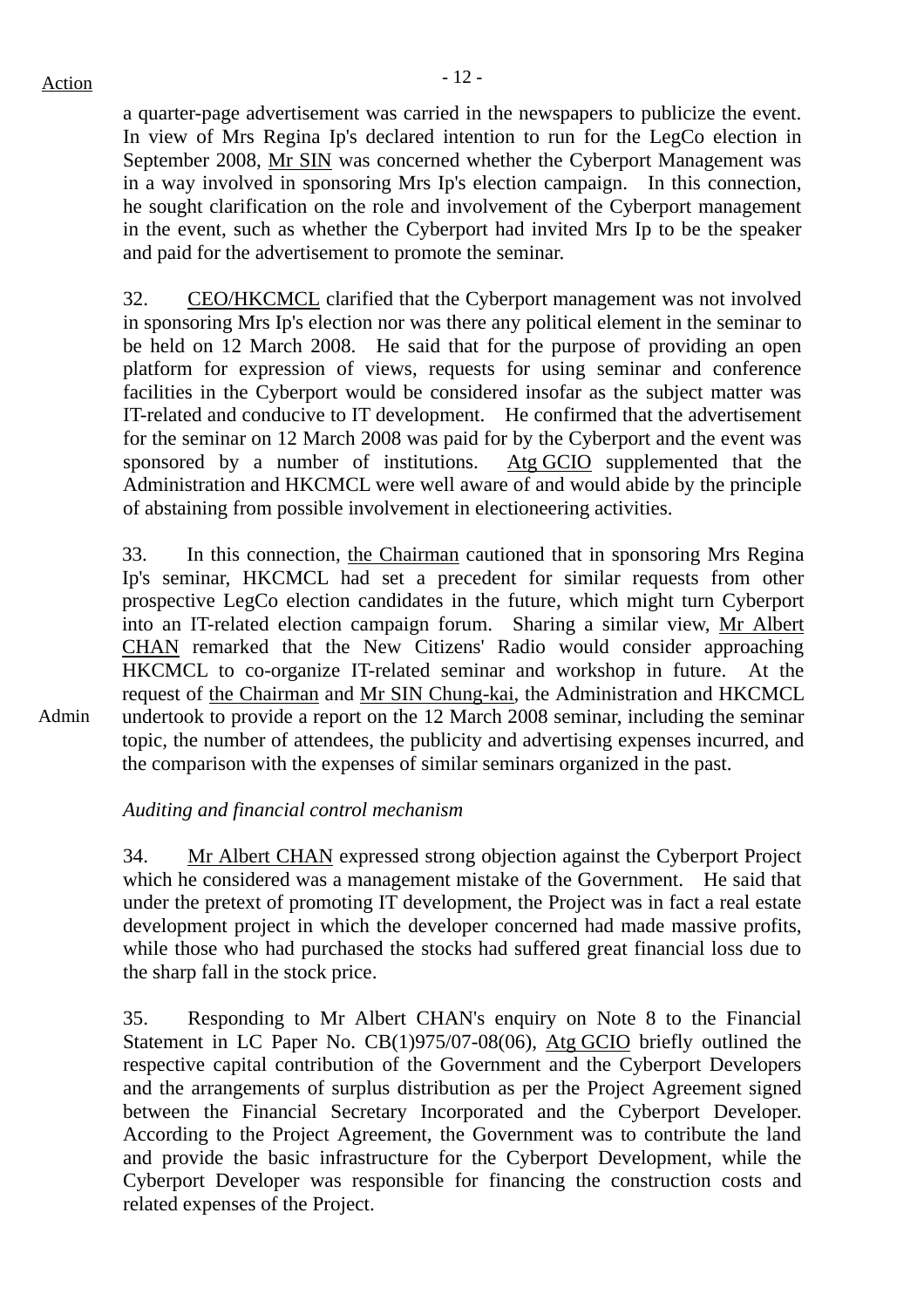Admin

Admin

36. Noting that the surplus proceeds from the sale of the residential units would be shared according to the respective capital contributions of the Government (64.5%) and the Cyberport Developer (35.5%) after deducting the relevant expenses due and payable including the construction costs, Mr Albert CHAN was concerned whether and what auditing and financial control mechanism was in place to ensure that expenditure incurred in the Cyberport Project was fair, just and reasonable.

37. In response, the Chief Financial Officer of the HKCMCL (CFO/HKCMCL) advised that the annual accounts of the Cyberport Companies were audited by independent auditor in accordance with established accounting and auditing principles. Assistant Government Chief Information Officer (Industry Development) (AGCIO(ID)) added that the Project Agreement had prescribed the upper ceilings for the construction costs of the Cyberport Portion and the ancillary Residential Portion. He said that the Cyberport Portion of the Project was completed in June 2004 and the construction costs had not exceeded the ceiling amount. The Developer had handed over Cyberport 1, 2, 3 and 4, the Arcade and the hotel at nil consideration, resulting in a capital reserve. At the Panel's request, the Administration and HKCMCL agreed to provide information on the upper ceilings set for the construction costs of the Cyberport Portion and ancillary Residential Portion, as well as details of the financial control and auditing mechanism, if any, to ensure that expenditure incurred in the Project was fair, just and reasonable.

### *Discrepancy between management fee income and building management expenses*

38. The Chairman noted with concern that despite an average occupancy rate of 80% for the office and the Arcade, about 40% of the building management expenses of \$104 million was not covered by the management fee income of \$53.8 million. As it was the normal market practice for the managing expenses to be covered by management fee income, the Chairman sought explanation for the great discrepancy between the management fee income and the building management expenses in the Project.

39. CEO/CMCL explained that the building management expenses covered all the expenditure for managing and operating the whole Project, including the common area and the vacant office and retail space. In response to members' further enquiry, he advised that the Government as the owner of the Cyberport Portion had not been required to pay for the management fee in respect of the unoccupied office and retail space. The Chairman and Mr Albert CHAN questioned the propriety of such arrangement. At the Panel's request, the Administration and HKCMCL agreed to account for the discrepancy between the management fee income and the building management expenses, and provide details of the management fee policy under the tenancy of the Cyberport Portion.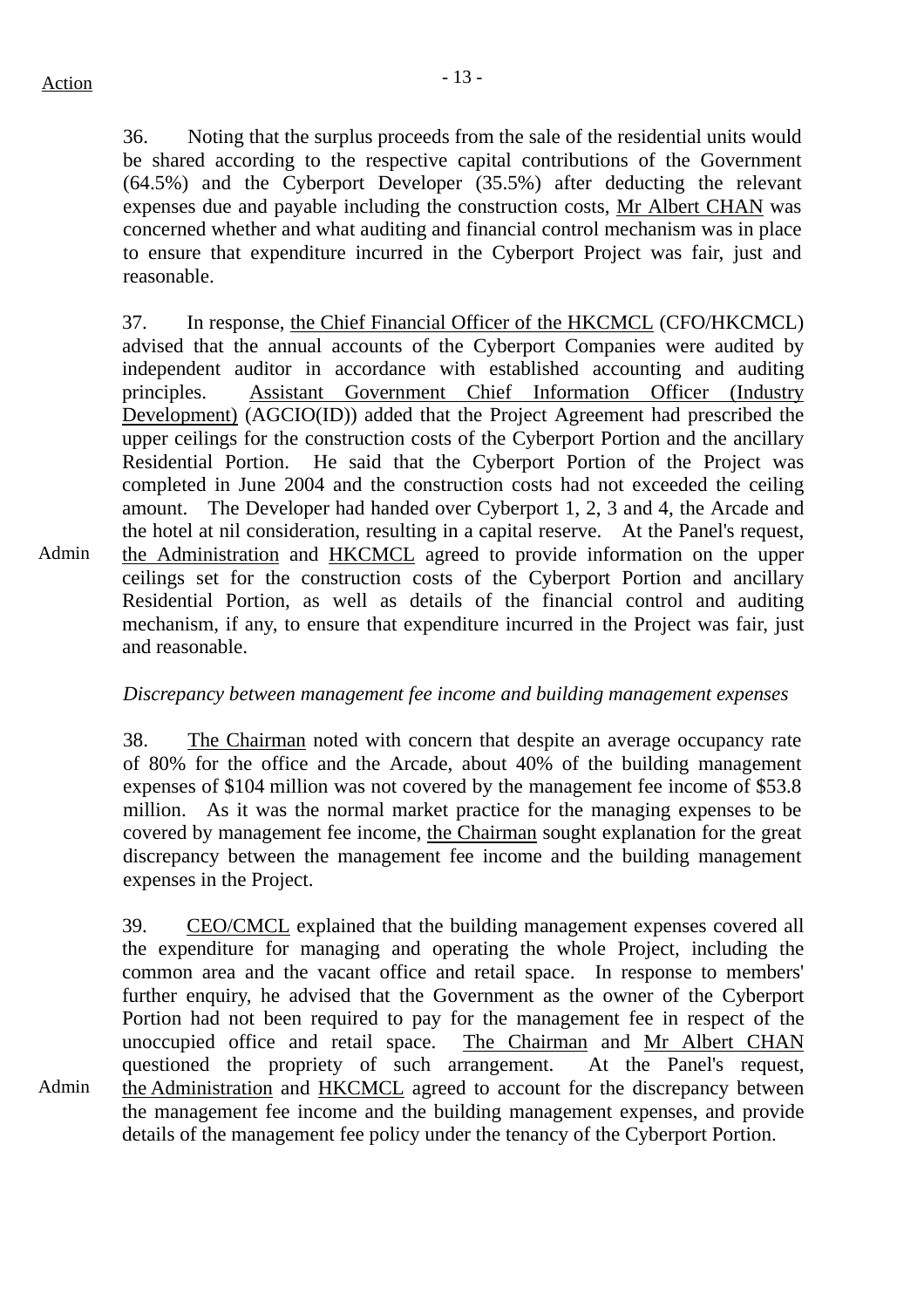### *Marketing and promotion costs of the Cyberport Residential Portion*

40. Noting that a number of expensive items, such as antiques, paintings, furniture and yacht, were used for marketing and promoting the sale of the ancillary Residential Portion, the Chairman enquired whether a mechanism was in place for approval and scrutiny of related expenses.

Admin 41. Atg GCIO replied that all expenses were examined and approved by the HKCMCL management. At the Chairman's request, the Administration and HKCMCL agreed to provide details of the marketing and promotion costs (including the inventory list of assets acquired in relation to sales and marketing) for the sale of the ancillary Residential Portion (residential flats at Bel-Air), the ownership of the assets, and details of the mechanism for approval and scrutiny of related expenses, if any.

| VII. | Follow-up on the allocation and expenditure by bureaux/departments<br>under Capital Works Reserve Fund Head 710 Computerization from<br>2000-2001 to 2006-2007 |                |                                                            |    |     |  |  |
|------|----------------------------------------------------------------------------------------------------------------------------------------------------------------|----------------|------------------------------------------------------------|----|-----|--|--|
|      | $(LC$ Paper No. $CB(1)975/07-08(08)$ -- Paper                                                                                                                  | Administration | provided                                                   | by | the |  |  |
|      | LC Paper No. $CB(1)975/07-08(09)$<br>(English version only)                                                                                                    |                | -- Letter dated 15 February 2008 from<br>Hon SIN Chung-kai |    |     |  |  |

LC Paper No.  $CB(1)975/07-08(10)$  -- Extract of minutes of meeting held on 12 November 2007)

#### Discussion

42. Referring to the Annex to the OGCIO's letter of 6 December 2007 to the Panel providing information on the allocation and expenditure by Government bureaux/departments under Capital Works Reserve Fund (CWRF) Head 710 Computerization for the past seven years (from 2000-2001 to 2006-2007), Mr SIN Chung-kai expressed concern about the serious under-spending in which only \$7 billion of the \$12 billion allocated to bureaux/departments (i.e. 58%) was expended. He sought explanation on the reasons underlying the tremendous difference between allocation and expenditure on the Government's computerization projects.

43. In response, Acting Government Chief Information Officer (Atg GCIO) explained that the allocation figures were the estimated expenditure allocated to bureaux/departments based on the project owners' best estimate of the cashflow requirements that matched with the planned progress of the computerization projects for a given financial year including a 5% - 10% contingency provision. He said that as the total expenditure of a given project, be it the block vote (BV) or project vote, could not exceed the Approved Project Estimate (APE), the best expenditure outturn would be about 80% to 90% in cases where the contingency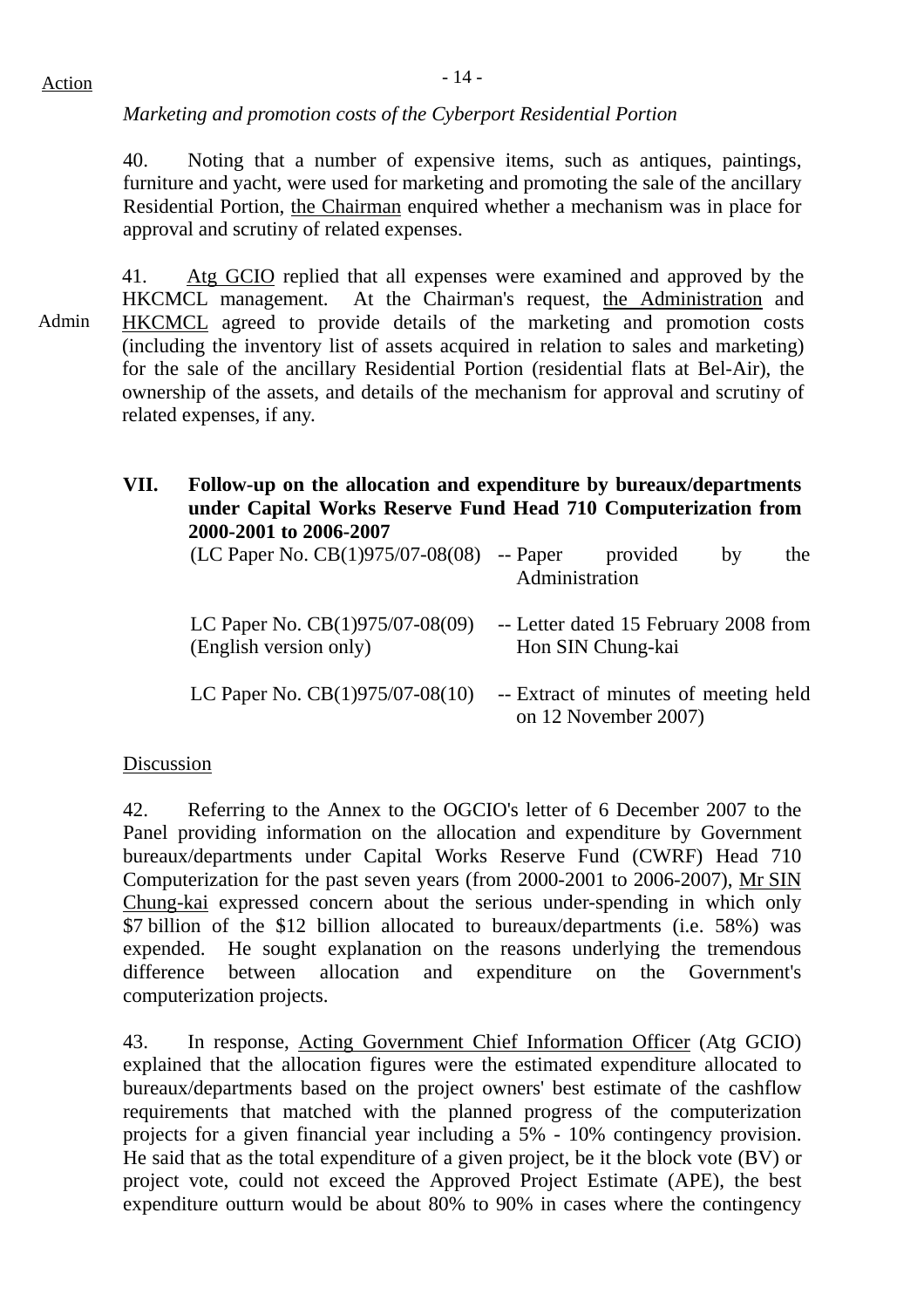provision was unused. He added that for various reasons, if the progress of the projects or the timing for disbursement of expenditure was such that the planned cashflow for a given year could not be realized, the project owners would seek to modify the cashflow requirements which would be included in the Draft Estimates for CWRF in subsequent years. Atg GCIO pointed out that unspent estimated expenditure in a year would be included in the estimation for the subsequent year. Therefore, underspending in a particular financial year did not necessarily mean that there was underspending for the whole project. Referring to Table 2 under paragraph 7 of the Administration's paper (LC Paper No. CB(1)975/07-08(08)), Atg GCIO said that an analysis of the expenditure outturn of major projects completed during the period from 2000-2001 to 2006-2007 showed a range from 80% to 98% of the APE, while the average expenditure level for BV projects was 85% of the APE.

44. With reference to Table 1 under paragraph 5 of the Administration's paper (LC Paper No. CB(1)975/07-08(08)), Mr SIN Chung-kai noted that the actual expenditure was only about 50% of the estimated expenditure for the years 2005-2006 and 2006-2007, and underspending was particularly serious in the case of major projects.

45. In response, Atg GCIO said that the OGCIO would closely monitor the project progress and the cashflow situation. To ensure optimal utilization of the approved provision, cashflow requirements of approved BV projects would be reviewed and allocated on a half-yearly or quarterly basis subject to utilization situation. Bureaux/departments were reminded to provide more realistic estimates according to the project implementation plan, to spend according to schedule and to submit regular reports to OGCIO. Respective bureaux/departments were also required to provide quarterly returns to the OGCIO in respect of the major projects under their control. In cases where underspending situation was identified, OGCIO would liaise closely with the concerned bureau/department to provide support and advice to improve the project progress and the spending position. In this regard, the project governance mechanism was introduced since April 2006 to strengthen the governance of IT projects to ensure effective implementation and cashflow management of large scale, complex, and high risk IT projects.

### *Provision of computers for students*

46. Referring to the Government policy objective to enhance digital inclusion and to promote wider use of computers among students so that each student in Hong Kong could have access to a computer, Ms Emily LAU enquired whether unspent CWRF funds could be used for this purpose.

47. In reply, Atg GCIO advised that the Education Bureau had separate funding allocation for the provision of computers to students and schools. Members noted that the initiative of building a digital inclusive society and developing Hong Kong into a leading digital city would be followed up under the 2008 Digital 21 Strategy.